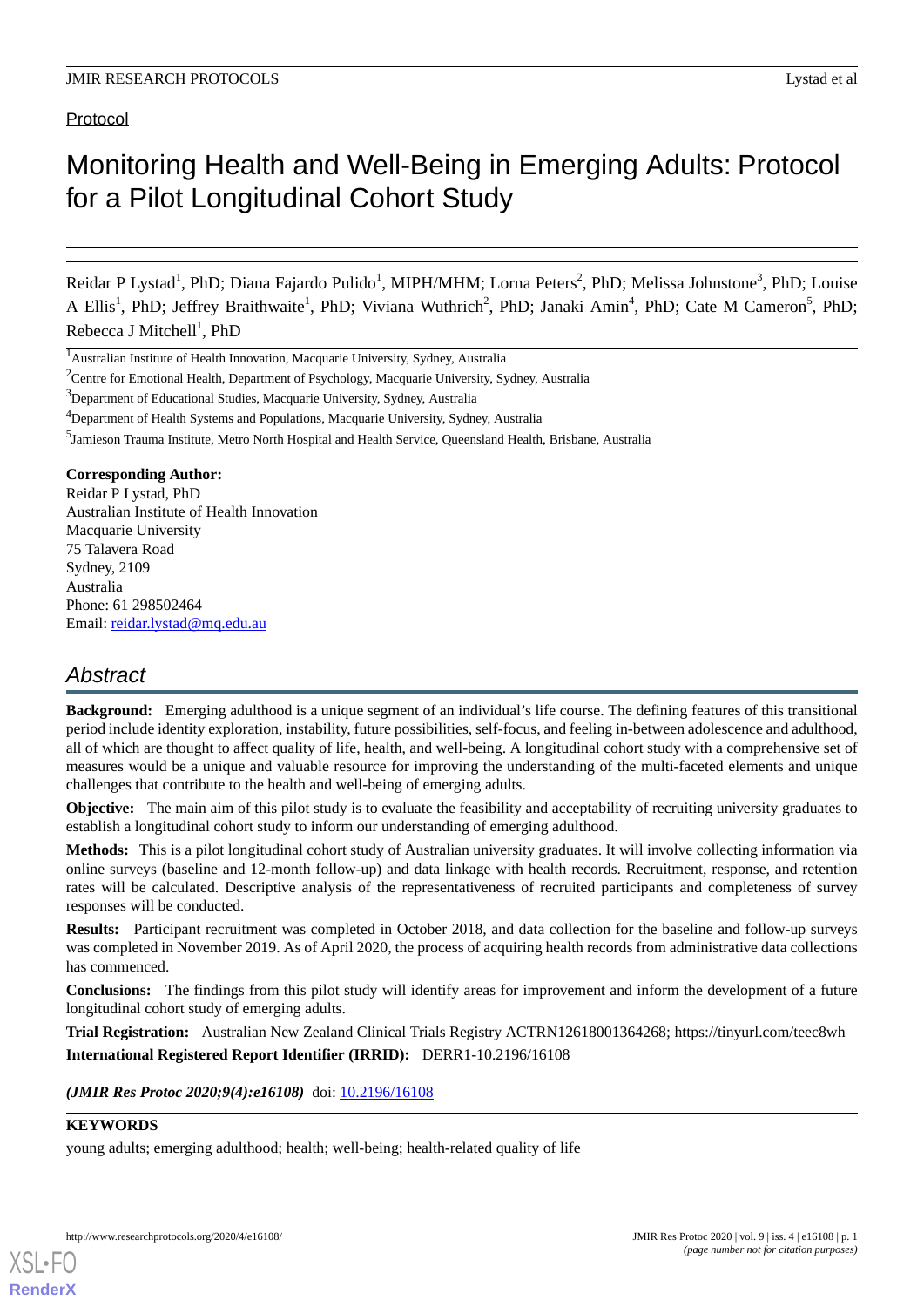# *Introduction*

Throughout young people's lives, there are many events and factors that can affect their life course. Emerging adulthood is the transitional period from late teens through to the late twenties and is characterized by a higher degree of diversity, instability, and uncertainty [[1](#page-6-0)]. The defining features of emerging adulthood include identity exploration (ie, exploring available options for life especially in love and work); instability (ie, being subject to numerous changes and shifting choices); future possibilities (ie, multiple available options where different futures remain possible); self-focus (ie, focus on forming oneself); and feeling in-between (ie, neither an adolescent nor an adult). Demographic norms change considerably during emerging adulthood, especially in terms of residential status and school attendance. In their late teens, most people live with one or more parents and attend school; whereas most people in their thirties work full-time, live independently, and cohabitate with a romantic partner. These features are thought to impact the quality of life and well-being of emerging adults [\[2](#page-6-1)].

Transitioning from education to work life can be particularly challenging for emerging adults [\[3](#page-6-2)]. While the experience of tertiary education gives the opportunity to explore different identities and lifestyles, work is often more salient in shaping one's identity because of its central role in adult life [\[2](#page-6-1)]. Work can be pivotal for long-term prospects, such as acquiring financial independency, career, marriage or partnership, and parenthood [\[2](#page-6-1)]. Difficulties in transitioning between education and work life can negatively affect the health and well-being of emerging adults, and unsuccessful transitions can lead to mental health problems later in life [[4,](#page-6-3)[5](#page-6-4)].

The sense of instability, uncertainty, and multitude of future possibilities can negatively impact physical health, health-related quality of life (HRQOL), and well-being of emerging adults [[6\]](#page-6-5). HRQOL is a multi-dimensional concept that purports to quantify the relationships between physical and mental health status and quality of life over time [\[7](#page-6-6)]. Many popular HRQOL metrics typically measure self-perceived health status [[8\]](#page-6-7). A related concept is well-being, which evaluates the positive aspects of an individual's life, including life satisfaction and positive emotions [\[9](#page-6-8)]. Both HRQOL and well-being have been used to measure the impact of illness and disability on the quality of life of emerging adults. For instance, Pons-Villanueva et al [\[10\]](#page-6-9) found that university graduates who had been involved in a motor vehicle crash had poorer HRQOL four years post crash. Van Oostrom et al [\[11](#page-6-10)] reported that adults who had

adopted an active lifestyle experienced better HRQOL over time. Further, Buhl [\[3](#page-6-2)] identified that emerging adults who did not go to university reported poorer parent-child relationships compared to those who transitioned from university to work life.

Although several studies have investigated aspects of HRQOL and well-being in emerging adults, more information is needed to better understand these relationships. A more comprehensive view of the multi-faceted elements and unique challenges that contribute to the health and well-being of emerging adults, including education, employment, lifestyle, HRQOL, well-being, social support, life events, carer responsibilities, and use of social media technology is needed. Thus, conducting a large, longitudinal cohort study with a comprehensive set of measures would be a unique and valuable resource for improving our understanding of education, health, and lifestyle factors and their impact on resilience, career trajectories, and lived experiences over a unique segment of an individual's life course.

This pilot cohort study aims to establish the feasibility and acceptability of recruiting university graduates to establish a longitudinal cohort study to inform our understanding of emerging adulthood. Specifically, the study will evaluate: (1) the feasibility of our research methods to recruit university graduates at one large Australian university, including determination of opt-in and opt-out rates for data linkage of health records and survey responses; (2) the representativeness of recruited participants; (3) our ability to obtain baseline survey data, including completion of individual survey instruments; (4) our ability to retain participants and collect follow-up survey data 12 months post baseline, including completion of individual survey instruments; (5) and identify areas for improvement for future studies.

# *Methods*

# **Registration**

This study was registered with the Australian New Zealand Clinical Trials Registry (ACTRN) on August 14, 2018 (ACTRN12618001364268).

# **Design**

This is a pilot longitudinal cohort study of Macquarie University graduates. It involves collecting information via online surveys (ie, baseline and 12-month follow-up) and data linkage with health records. A flowchart of the study design is depicted in [Figure 1](#page-2-0).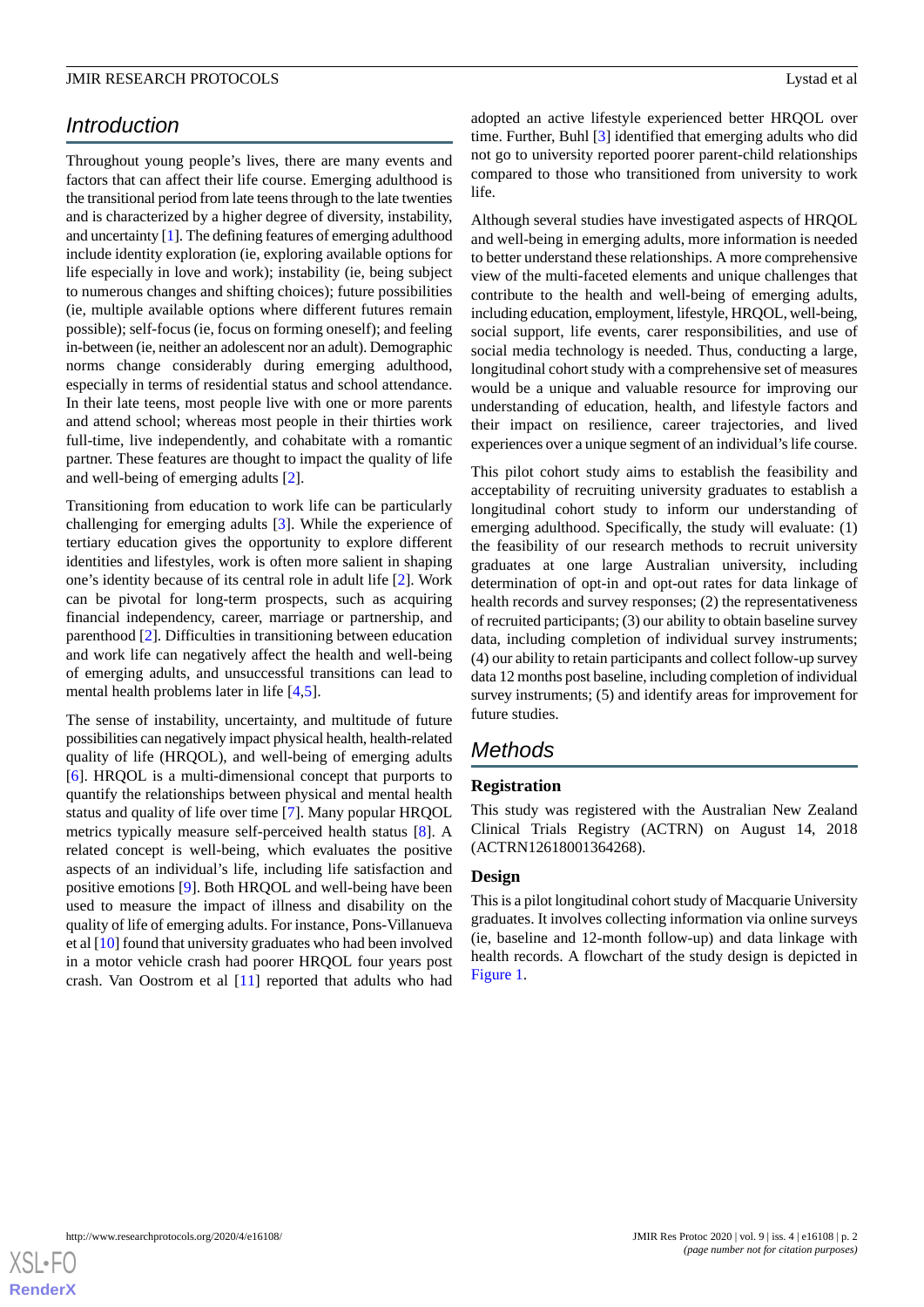<span id="page-2-0"></span>Figure 1. Flowchart of the study design.



# **Recruitment**

All students graduating from Macquarie University in 2018 are eligible to participate in the study. Macquarie University is a public university located in Sydney, Australia. The university has five faculties (ie, Faculty of Arts, Faculty of Business and Economics, Faculty of Human Sciences, Faculty of Medicine and Health Sciences, and Faculty of Science and Engineering), which collectively host approximately 45,000 students, including 33,000 undergraduate students, 9000 postgraduate students, and 1500 higher-degree research students. Each year, approximately 7000 students graduate with an undergraduate or postgraduate degree.

Invitations to participate in this study will be distributed to the graduates via email from the Macquarie University Graduation Office in conjunction with the fall and spring graduation ceremonies (ie, April 12-27, 2018 and September 19-28, 2018). The initial email invitation will be sent out during the graduation ceremony period, while three reminder emails will be sent out during the following 4-6 weeks. The email invitations include a brief description of the purpose of the study, what participation will involve, and a link to the *Macquarie University – Monitoring of Injury and Psychosocial Health Outcomes, Career Trajectories and Continuing Education, Lived Experiences, and Social Connectedness*(MQ-MINDS) project website with a full Participant Information and Consent Form. The Participant Information and Consent Form contains details about the purpose of the study, what participation will involve, a description of benefits and risks of taking part in the study, confidentiality and privacy arrangements, funding for the study, and consent to participate.

Participants will be given the opportunity to opt out of having their survey responses linked to their health records (ie, ambulance, emergency department, hospitalization, cancer registry, and mortality records). Participants are then directed to an online participant registration form that securely records their personally identifiable information, including their name, residential address, mobile phone number, and email address. Upon completing the online registration form, participants will receive an email with an individualized link to the baseline survey.

# **Data Collection**

Data will be collected through online surveys and, for those that did not opt out, health record linkage. The online surveys will be administered online via the Qualtrics XM Platform (Qualtrics International Inc) at baseline and at 12 months post baseline. The baseline and 12-month follow-up surveys will comprise the same battery of validated questionnaires and instruments designed to capture data regarding: sociodemographics, education, employment, job satisfaction, mentoring, self-perceived health status, work-life balance, connectedness, resilience, injury, risk behaviors, life events, as well as social media and technology use. It will take approximately 25 minutes to complete the online survey.

#### **Survey Instrument**

An overview of the domains and specific questionnaires included in the survey is provided in [Table 1](#page-3-0). Because the target population is a subset of the general Australian population, the survey is comprised of instruments that are designed or adapted for use in the Australian population, whenever possible. This will facilitate more direct comparison of the data collected in this study with existing normative data from the general Australian population.

[XSL](http://www.w3.org/Style/XSL)•FO **[RenderX](http://www.renderx.com/)**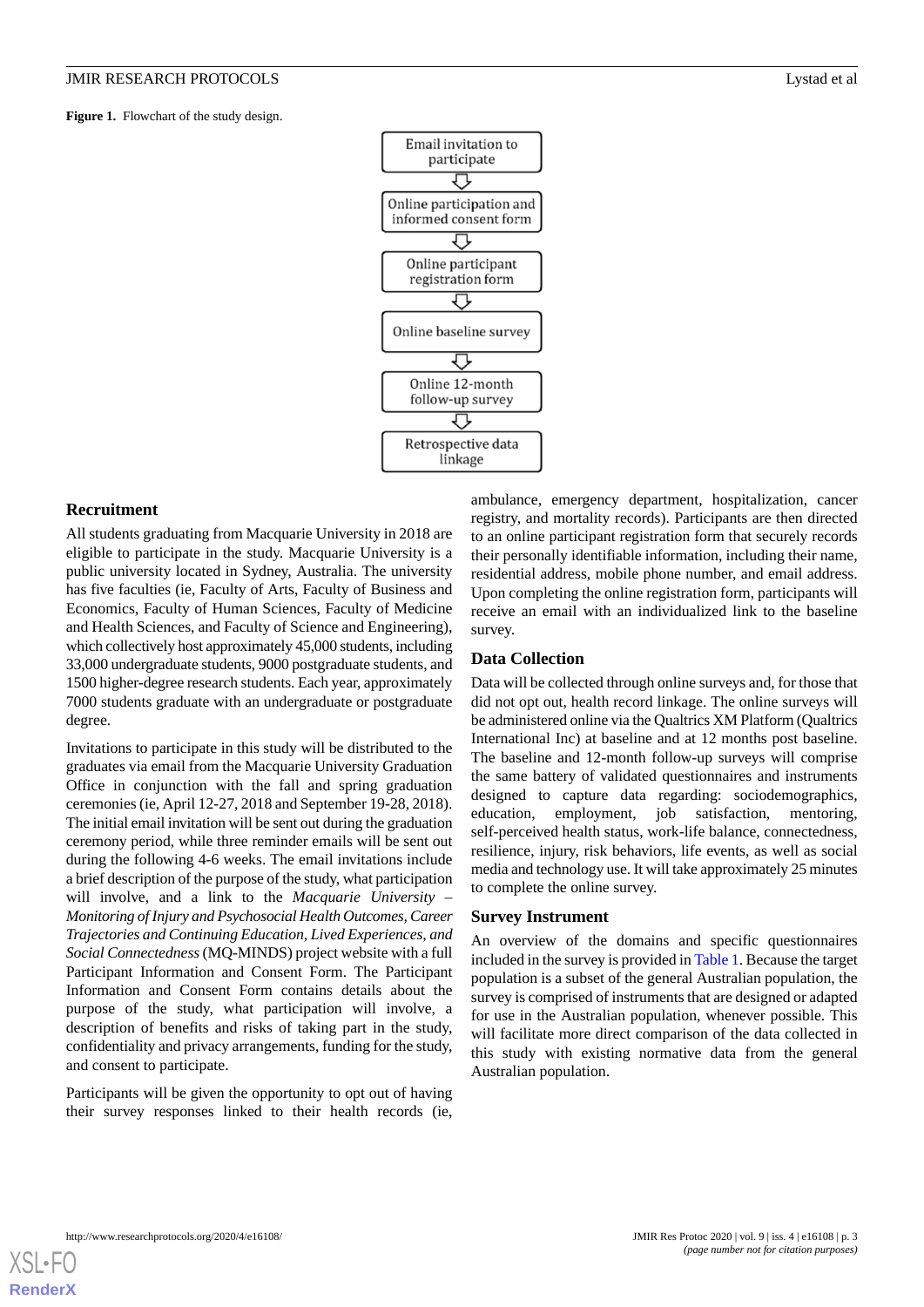<span id="page-3-0"></span>Table 1. Overview of survey domains and measures.

| Domain                      | Measures                                                                                                                                                                                                                              |
|-----------------------------|---------------------------------------------------------------------------------------------------------------------------------------------------------------------------------------------------------------------------------------|
| Sociodemographics           | Standardized questions about gender, sexual orientation, height, weight, ethnicity, language,<br>marital status, house tenure, and income                                                                                             |
| Tertiary education          | Questions about previous academic qualifications and current enrollment in tertiary education                                                                                                                                         |
| Employment                  | Questions about occupation, employment status, job satisfaction, job barriers, and future<br>employment goals<br>Questions about career mentoring<br>Role Balance Scale                                                               |
| Lifestyle                   | Questions about physical activity and sedentary behavior                                                                                                                                                                              |
| Health                      | EuroQoL 5-dimension<br><b>Short Form Health Survey</b><br>Kessler Psychological Distress Scale                                                                                                                                        |
|                             | Social Interaction Anxiety Scale<br>General Anxiety Disorder scale<br>Questions about smoking, alcohol consumption, drug use, and sexual behavior                                                                                     |
| Social support              | Multidimensional Scale of Perceived Social Support<br>Questions about social participation (eg, community, church, or self-help groups)                                                                                               |
| Life events                 | Social Readjustment Rating Scale<br><b>Brief Resilience Scale</b>                                                                                                                                                                     |
| Carer activities            | Questions about carer responsibilities and activities                                                                                                                                                                                 |
| Social media and technology | Questions about access to the internet and devices used (eg, laptop, mobile phone, tablet)<br>Questions about use of social networking sites (eg, Facebook, Twitter, Snapchat)<br>Questions about experiences with using social media |

# *Sociodemographics*

For the sociodemographic domain, questions about gender, sexual orientation, ethnicity, language, marital status, living arrangement, and household income are derived from the New South Wales Population Health Survey [[12\]](#page-6-11).

# *Tertiary Education*

The education domain includes questions about previous academic qualifications, level of previous academic degrees, and current academic programs.

# *Employment*

The employment domain is comprised of three subdomains: general questions about current employment, work-life balance, and career mentoring. In regard to current employment, questions about occupation, employment status, job satisfaction, and future employment goals are adapted from the Australian Workplace Relations study [[13\]](#page-6-12). Job satisfaction is assessed on a 7-point Likert scale ranging from "extremely satisfied" to "extremely dissatisfied," within seven different perceived aspects of the current job (ie, flexibility, decision making, autonomy, salary, job security, job content, and working conditions) and an overall question: "how satisfied are you with your current job?". Information on work-life balance is recorded using the Role Balance Scale (RBS) [\[14](#page-6-13)]. The RBS consists of eight items that evaluate the engagement of participants across different roles and the ability to incorporate the newly emerging

roles within their life. The first five statements focus on the balance and enjoyment across different roles, and the distribution of importance between roles and overall satisfaction. The last three statements indicate the self-perceived importance of each role in the participants' lives. Information about the perceived benefits and potential role of mentors in the participants' career will be collected using an adapted instrument developed by DeCastro et al [\[15](#page-7-0)]. There are nine items that consider different aspects of mentoring relationships (eg, improvement of job performance; mentor perceived as a role model; increased social network; advise to further develop professional career; resources to develop professional career; advise in keeping work-life balance; and develop new knowledge, skills and ethical behavior). These items are assessed on a 7-point Likert scale ranging from "extremely satisfied" to "extremely dissatisfied."

# *Lifestyle*

Questions about physical activity and sedentary behavior are adapted from the New South Wales Population Health Survey [[12\]](#page-6-11). These include questions about time spent walking and frequency; time spent doing moderate, strengthening, and vigorous activities per week; and time spent sleeping, sitting at work, watching television, and using technology devices such as computers, tablets, or smartphones.

# *Health*

The health domain comprises several instruments assessing various aspects of physical and mental health and HRQOL. The

[XSL](http://www.w3.org/Style/XSL)•FO **[RenderX](http://www.renderx.com/)**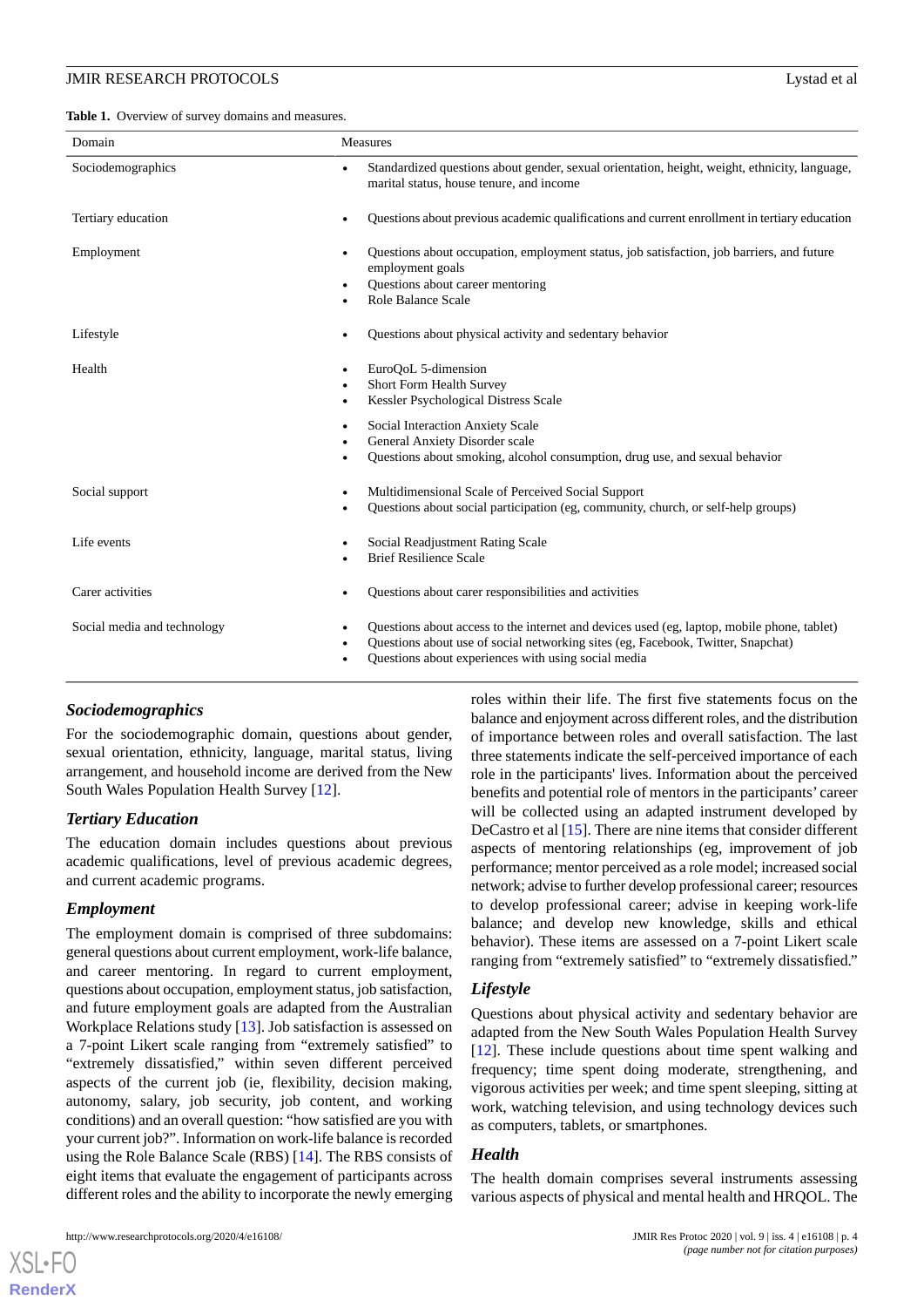12-item Short Form Health Survey (SF-12) provides insight regarding the participant's physical and mental health measured through eight dimensions (ie, physical functioning, role physical, role emotional, mental health, body pain, general health, vitality, and social functioning) using a 7-point Likert scale [\[16](#page-7-1)]. The SF-12 has demonstrated great feasibility in monitoring the health of specific populations [\[16](#page-7-1)].

The EuroQoL 5-dimension (EQ-5D) is a widely used instrument to describe and value health. It comprises two parts: a five-item descriptive system and a visual analogue scale [[17\]](#page-7-2). The five items (ie, mobility, self-care, usual activities, pain/discomfort and anxiety/depression) are rated using five levels: "No problems," "Slight problems," "Moderate problems," "Severe problems," and "Extreme problems." The final question asks respondents to rate their health on a scale ranging from 0 (ie, "best imaginable health state") to 100 (ie, "worst imaginable health state") [\[18](#page-7-3)].

The General Anxiety Disorder scale (GAD-7) is a tool with strong validity to identify probable cases of GAD that can be associated with multiple domains of functional impairment and disability days [[19\]](#page-7-4). It consists of seven items that identify symptoms of anxiety (eg, feeling nervous or anxious, being unable to stop or control worrying, worrying too much, having trouble relaxing, being restless, becoming easily annoyed or irritable, and feeling afraid as if something awful might happen) over the past 2 weeks, and rates their severity on a scale from 0 ("Not at all") to 3 ("Nearly every day"). If applicable, the GAD-7 also includes a question about the respondent's perceived difficulty in performing daily activities due to these symptoms [[19\]](#page-7-4).

The Social Interaction Anxiety Scale (SIAS-6) is an accurate and efficient psychometric instrument that aims to assess social interaction anxiety as the core feature of social anxiety disorder [[20\]](#page-7-5). The instrument is comprised of six statements about meeting and talking to strangers, friends, or members of the opposite sex. Each statement is rated using a 5-point scale, ranging from 0 ("Not at all characteristic or true of me") to 4 ("Extremely characteristic or true of me"), to reflect the level of general anxiety associated with the initiation and maintenance of social interactions [[20\]](#page-7-5).

The Kessler Psychological Distress Scale (K10) is a screening instrument used to determine mental illness in health risk appraisal [\[21\]](#page-7-6). The K10 comprises 10 questions about emotional states (eg, feelings of fatigue, motor agitation, guilt, restlessness, anxiety, and depression), each of which is rated on a 5-point scale ranging from 1 ("None of the time") to 5 ("All of the time") [\[21](#page-7-6)]. The individual item scores are summed, yielding an overall score ranging from a minimum of 10 to a maximum of 50, with higher scores indicating higher levels of distress. The K10 scores are categorized as "Low" (10-15), "Moderate" (16-21), "High" (22-29), and "Very high" (30-50) [\[22](#page-7-7)].

In addition to these instruments, the health domain also includes questions about injury history and health risk behaviors. Questions about the respondent's 12-month history of motor vehicle crash incidents, injury due to external trauma, and injury-related hospitalizations have been adapted from the Seguimiento University of Navarra study [[10\]](#page-6-9). Questions about

http://www.researchprotocols.org/2020/4/e16108/ JMIR Res Protoc 2020 | vol. 9 | iss. 4 | e16108 | p. 5

health risk behaviors, which are derived from the New South Wales Population Health Survey [\[12\]](#page-6-11), consist of questions about smoking (including use of electronic cigarettes), alcohol consumption, illicit and recreational drug use, and sexual behavior.

#### *Social Support*

The social support domain comprises three subdomains: social connectedness, resilience, and perceived social support. The question about social connectedness and community networks of the respondents is adapted from the Nurses' Health Study II [[23\]](#page-7-8). This question explores how often the respondent takes part in social groups such as workgroups, church-connected groups, self-help groups, charity groups, and public service or community groups. The question about resilience is adapted from the Brief Resilience Scale (BRS) [[24\]](#page-7-9). It includes four items that assess the respondent's self-reported ability to look for creative ways to alter difficult situations, control reactions, grow in positive ways by dealing with difficult situations, and ways to replace losses encountered in life [\[24\]](#page-7-9). Perceived social support is measured using the Multidimensional Scale of Perceived Social Support (MSPSS) [[25\]](#page-7-10). The MSPSS comprises 12 items that are rated on a 7-point Likert scale ranging from "Strongly disagree" to "Strongly agree." The items are divided into three subscales based on the source of perceived social support (ie, family, friends, and a significant other).

# *Life Events*

The Social Readjustment Rating Scale (SRRS) is used to measure the impact of major life events [[26\]](#page-7-11). The SRRS consists of 43 life events considered to be particularly impactful events in the social life of an individual (eg, marriage, death of spouse or a close family member, pregnancy, change in residence, changes in working hours). Each life event has a prespecified weighting (ie, "life units") based on how traumatic the event felt to the large normative sample. The respondent indicates how many times each life event has occurred during the past 12 months or is expected to occur in the near future. The number of each life event is multiplied by the weights and summed to produce a total score of "life units."

#### *Carer Activities*

The questions about carer activities are adapted from the Nurse's Health Study II [\[23](#page-7-8)]. The respondents are asked whether they regularly provide care to a disabled or ill person, and, if applicable, how many hours per week they spend on such carer activities.

#### *Social Media and Technology*

In regard to the social media and technology domain, the questions are adapted from the Australian 2017 Sensis Social Media Report [\[27](#page-7-12)]. The questions focus on the respondent's use of the internet, use of social networking sites (eg, Facebook, Twitter, and Snapchat), type of devices used to access social networking sites, reasons for using social networking sites, and experiences with using social networking sites.

#### **Health Record Linkage**

Participants are asked to provide consent to have their personal health information retrieved from administrative data collections

 $XSJ \cdot F$ **[RenderX](http://www.renderx.com/)**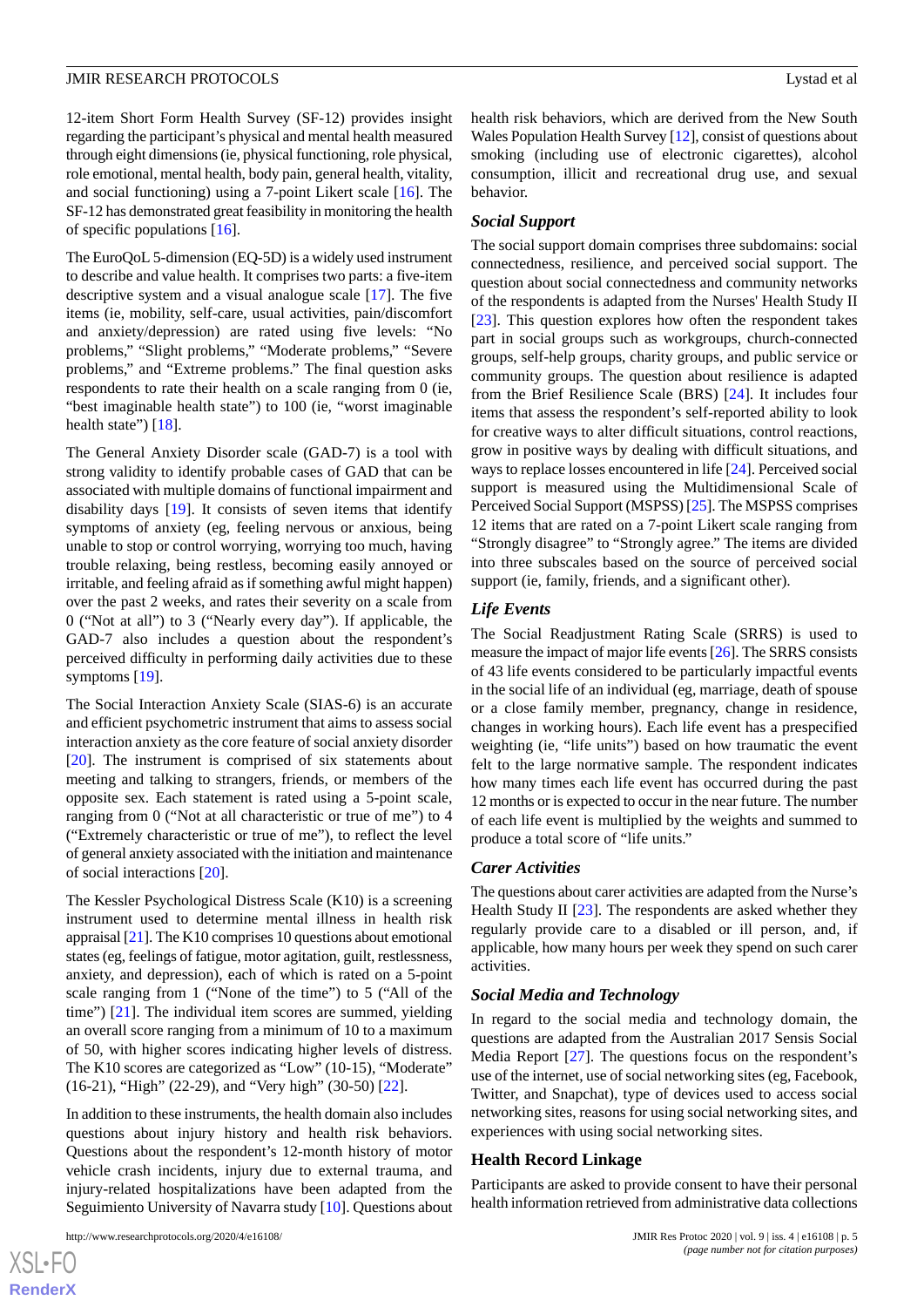(ie, ambulance, emergency department, hospital admissions, cancer registry, and mortality records) in New South Wales from January 1, 2017 to 12 months after the baseline survey. Secure data linkage will be conducted by the Centre for Health Record Linkage (CHeReL).

#### **Data Management**

All study information will be obtained, stored, and analyzed in accordance with the National Health and Medical Research Council National Statement on Ethical Conduct in Research Involving Humans [\[28](#page-7-13)]. All results will be published in a form that will not allow any individual participants to be identified (ie, in tabular, aggregate form only). The participant registration form contains personal data (eg, name, residential address, email address, mobile phone number, and a relative's contact details). A participant ID number will be generated for all participants and stored with the data. The participant registration details will be stored separately in a secure password-protected folder. The data collected from the baseline and follow-up surveys will not contain any personally identifiable information, only the participant ID number to allow survey responses to be linked.

For participants who provide consent to have their health records linked to their survey responses, their personal data and participant ID number will be securely transferred to the CHeReL for the purposes of health record linkage. During the record linkage process, the CHeReL will generate a project person number (PPN) for each participant. The CHeReL will not have access to any of the collected data (ie, survey responses or health records). The PPNs are then linked to the existing participant ID numbers in each administrative data collection and returned to the respective data custodians. In turn, the data custodians for each administrative data collection (ie, ambulance, emergency department, hospital admissions, cancer registry, and mortality records) will securely transfer the health data records with PPNs to the researchers. Finally, the researchers will use the PPNs to link survey responses and health records belonging to the same individual, thereby creating a complete data set for analysis.

# **Data Analysis**

Data will be analyzed using SAS version 9.4 (SAS Institute). The recruitment rate will be calculated as the number of registered participants divided by the total number of Macquarie University graduates in 2018. The denominator data will be supplied by the Macquarie University Graduation Office. The opt-in rates for data linkage of health records and survey responses will be calculated as the number of registered participants opting in divided by the number of registered participants. The representativeness of the sample will be evaluated by comparing its demographic profile with that of the full graduating cohort. Survey drop-out rates will be calculated separately for the baseline and follow-up surveys as the number of participants completing the survey divided by the number of participants starting the survey. Descriptive statistics will be used to evaluate the completeness of the baseline and follow-up surveys. The retention rate of the sample will be calculated as the number of participants completing the follow-up survey divided by the number of participants completing the baseline survey.

 $XS$  • F( **[RenderX](http://www.renderx.com/)**

# *Results*

Participant recruitment was completed in October 2018, and data collection for the baseline and follow-up surveys was completed in November 2019. As of April 2020, the process of acquiring health records from administrative data collections has commenced. The findings of this pilot cohort study will be prepared for publication in mid-2020. These findings will include the opt-in and opt-out rates for data linkage of health records and survey responses; a description of the representativeness of recruited participants; a description of the completeness of baseline and follow-up online survey items; and attrition rates for the 12-month follow-up survey.

# *Discussion*

Emerging adulthood is a unique segment of an individual's life course. The defining features of this transitional period include identity exploration, instability, possibilities, self-focus, and feeling in-between adolescence and adulthood, all of which are thought to impact quality of life, health, and well-being. A longitudinal cohort study with a comprehensive set of measures would facilitate greater understanding of the multi-faceted elements and unique challenges that contribute to the health and well-being of emerging adults. Before expending significant resources on a large, longitudinal cohort study, it is advisable to first test the feasibility and inform the development of the larger study.

This pilot cohort study aims to evaluate the feasibility of recruiting Australian university graduates to establish a longitudinal cohort study to inform our understanding of emerging adulthood. It will evaluate the ability to recruit university graduates and obtain good quality survey data on a wide range of relevant measures. It is vital to obtain estimates of recruitment, response, and retention (or attrition) rates because these will inform the sample size and statistical power calculations that are necessary for planning and designing a future longitudinal cohort study. An evaluation of the measures in the pilot study is also necessary for the development and selection of the measures to be included in the main study.

There are challenges with recruiting university graduates into cohort studies using web-based surveys. Selection bias is an important consideration as many studies conducted among students report response rates below 20% [[29-](#page-7-14)[31\]](#page-7-15). University students and graduates frequently receive requests to participate in surveys, and this over-surveying can potentially lead to survey fatigue and poor response rates [\[32](#page-7-16)]. Compounding the issue is that the average response rate of web surveys is approximately 10% lower than that of mail or telephone surveys [\[33](#page-7-17)]. Student engagement, lottery incentives, and extra reminders can be effective for increasing the overall response rate [\[32](#page-7-16),[34-](#page-7-18)[36\]](#page-7-19). However, merely increasing response rate does not necessarily entail diversifying or improving the representativeness of the sample [[32\]](#page-7-16). Although self-selection can lead to unreliable survey outcomes [[37](#page-7-20)], there are potential methods for correcting for selection biases (eg, poststratification or weighting class adjustments, propensity score adjustments, and generalized regression modelling [\[38](#page-7-21)]). It has been suggested that student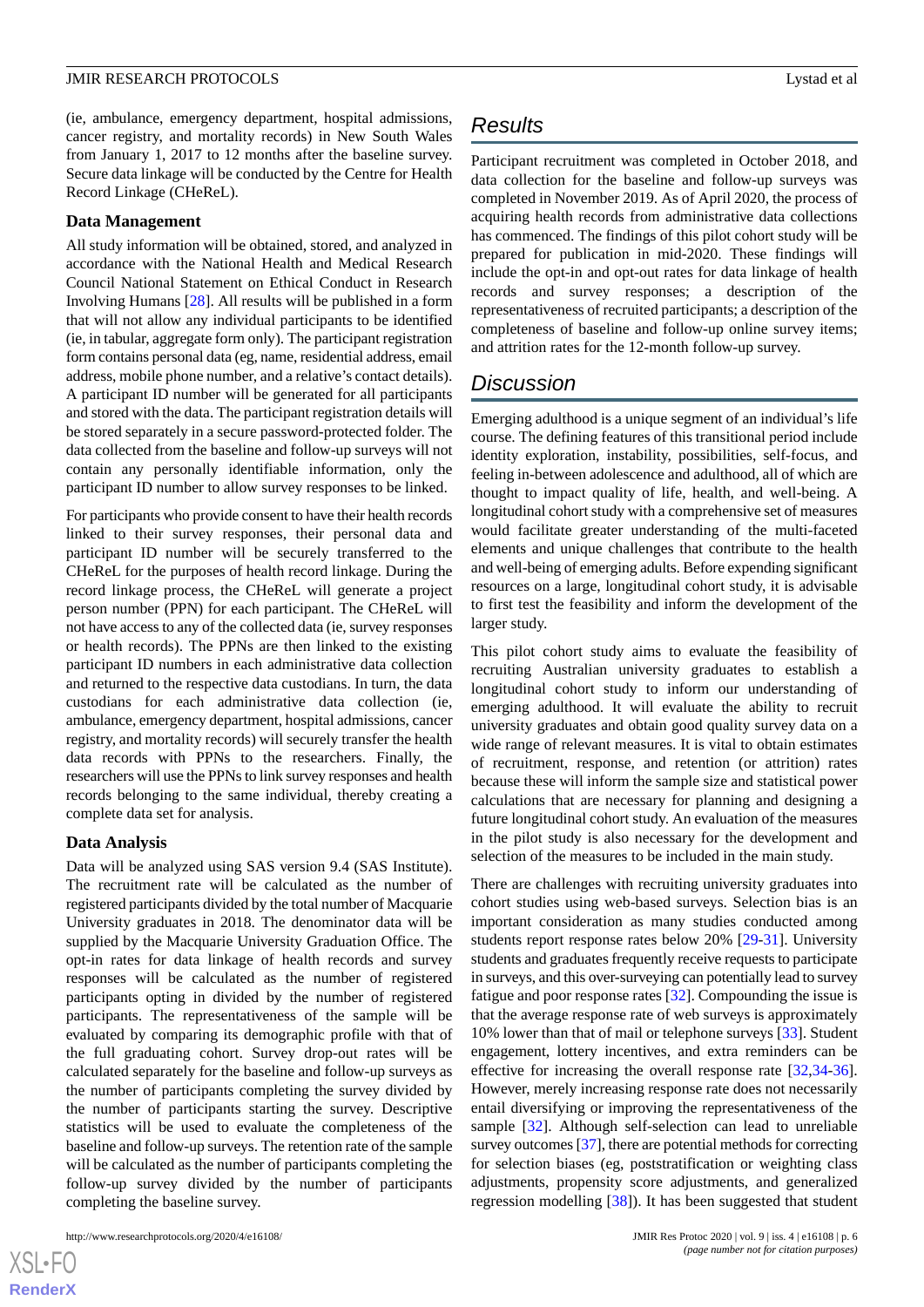surveys with a 10% or lower response rate can eventually be considered trustworthy if the response quality is good [[34\]](#page-7-18).

Response bias is another pervasive problem in the design of surveys. The many types of bias are question design (eg, problems with wording, leading questions, faulty scales, intrusiveness), questionnaire structure (eg, formatting, priming, length, response fatigue), administration of questionnaire (eg, respondent's learning, recall, primacy or recency depending on mode) [[39](#page-7-22)[,40](#page-7-23)]. Some of these biases can be minimized by adopting previously validated instruments and scales. In the present study, the baseline and follow-up surveys are comprised almost entirely of commonly used and previously validated instruments and scales.

As to limitations, the study is modest in scale, and will be conducted at a single Australian university. This may not be representative of the broader population of university graduates in Australia.

In conclusion, this pilot study comes at a crucial time for research of this kind. It is expected that the findings from the pilot will identify areas for improvement and inform the development of a future longitudinal cohort study.

# **Acknowledgments**

The study was funded by a Macquarie University Research Seeding Grant (grant reference number: 38278336). The funding body had no role in the design of this study, data analysis, interpretation of findings, or preparation of manuscripts. Ethical approval for this pilot cohort study has been granted by the Macquarie University Human Research Ethics Committee (reference number: 5201600265).

# **Authors' Contributions**

All authors contributed to the conception and design of the study. DFP and RPL were responsible for drafting the first version of the manuscript. JA, JB, CMC, RJM, and VW were responsible for supervising the project. All authors contributed to or edited the manuscript. All authors read and approved the final version of the manuscript.

# **Conflicts of Interest**

<span id="page-6-0"></span>None declared.

# <span id="page-6-1"></span>**References**

- <span id="page-6-2"></span>1. Arnett JJ. Emerging adulthood. A theory of development from the late teens through the twenties. Am Psychol 2000;55(5):469-480. [doi: [10.1037/0003-066X.55.5.469\]](http://dx.doi.org/10.1037/0003-066X.55.5.469) [Medline: [10842426\]](http://www.ncbi.nlm.nih.gov/entrez/query.fcgi?cmd=Retrieve&db=PubMed&list_uids=10842426&dopt=Abstract)
- <span id="page-6-3"></span>2. Arnett JJ. Emerging adulthood: The winding road from the late teens through the twenties (2nd edition). New York, NY: Oxford University Press; 2014.
- <span id="page-6-4"></span>3. Buhl HM. Well-being and the child–parent relationship at the transition from university to work life. J Adolesc Res 2007;22(5):550-571. [doi: [10.1177/0743558407305415\]](http://dx.doi.org/10.1177/0743558407305415)
- <span id="page-6-5"></span>4. Tanner JL. Mental health in emerging adulthood. In: Arnett JJ, editor. The Oxford Handbook of Emerging Adulthood. New York, NY: Oxford University Press; 2015.
- <span id="page-6-6"></span>5. Barlett CP, Barlett ND. The young and the restless: Examining the relationships between age, emerging adulthood variables, and the Dark Triad. Pers Individ Dif 2015;86:20-24. [doi: [10.1016/j.paid.2015.05.024](http://dx.doi.org/10.1016/j.paid.2015.05.024)]
- <span id="page-6-8"></span><span id="page-6-7"></span>6. Barlett CP, Barlett ND, Chalk HM. Transitioning through emerging adulthood and physical health implications. Emerg Adulthood 2018 Dec 23. [doi: [10.1177/2167696818814642\]](http://dx.doi.org/10.1177/2167696818814642)
- <span id="page-6-9"></span>7. Centers for Disease Control and Prevention. Health-related quality of life (HRQOL): HRQOL concepts URL: [https://www.](https://www.cdc.gov/hrqol/concept.htm) [cdc.gov/hrqol/concept.htm](https://www.cdc.gov/hrqol/concept.htm) [accessed 2019-11-21]
- 8. Karimi M, Brazier J. Health, health-related quality of life, and quality of life: What is the difference? Pharmacoeconomics 2016;34(7):645-649. [doi: [10.1007/s40273-016-0389-9\]](http://dx.doi.org/10.1007/s40273-016-0389-9) [Medline: [26892973](http://www.ncbi.nlm.nih.gov/entrez/query.fcgi?cmd=Retrieve&db=PubMed&list_uids=26892973&dopt=Abstract)]
- <span id="page-6-10"></span>9. The World Health Organization quality of life assessment (WHOQOL): Position paper from the World Health Organization. Social Science & Medicine 1995 Nov;41(10):1403-1409. [doi: [10.1016/0277-9536\(95\)00112-k](http://dx.doi.org/10.1016/0277-9536(95)00112-k)] [Medline: [8560308](http://www.ncbi.nlm.nih.gov/entrez/query.fcgi?cmd=Retrieve&db=PubMed&list_uids=8560308&dopt=Abstract)]
- <span id="page-6-11"></span>10. Pons-Villanueva J, Rodríguez de Armenta MJ, Martínez-González MA, Seguí-Gómez M. Longitudinal assessment of quality of life and its change in relation to motor vehicle crashes: The SUN (Seguimiento Universidad de Navarra) Cohort. J Trauma 2011;70(5):1072-1077. [doi: [10.1097/TA.0b013e3181eaad92](http://dx.doi.org/10.1097/TA.0b013e3181eaad92)] [Medline: [21131856\]](http://www.ncbi.nlm.nih.gov/entrez/query.fcgi?cmd=Retrieve&db=PubMed&list_uids=21131856&dopt=Abstract)
- <span id="page-6-13"></span><span id="page-6-12"></span>11. van Oostrom SH, Smit HA, Wendel-Vos GCW, Visser M, Verschuren WMM, Picavet HSJ. Adopting an active lifestyle during adulthood and health-related quality of life: The Doetinchem Cohort Study. Am J Public Health 2012;102(11):e62-e68. [doi: [10.2105/AJPH.2012.301008](http://dx.doi.org/10.2105/AJPH.2012.301008)] [Medline: [22994283\]](http://www.ncbi.nlm.nih.gov/entrez/query.fcgi?cmd=Retrieve&db=PubMed&list_uids=22994283&dopt=Abstract)
- 12. NSW Health. NSW Population Health Survey Questionnaire 2016 URL: [https://www.health.nsw.gov.au/surveys/adult/](https://www.health.nsw.gov.au/surveys/adult/Documents/questionnaire-2016.pdf) [Documents/questionnaire-2016.pdf](https://www.health.nsw.gov.au/surveys/adult/Documents/questionnaire-2016.pdf) [accessed 2019-11-21]
- 13. Fair Work Commission. Australian Workplace Relations Study 2013-2014 Employee Relations (HR) Questionnaire URL: <https://www.fwc.gov.au/documents/awrs/awrs%20employee%20relations%20questionnaire.pdf> [accessed 2019-11-21]
- 14. Marks SR, MacDermid SM. Multiple roles and the self: A theory of role balance. J Marriage Fam 1996;58(2):417-432. [doi: [10.2307/353506](http://dx.doi.org/10.2307/353506)]

[XSL](http://www.w3.org/Style/XSL)•FO **[RenderX](http://www.renderx.com/)**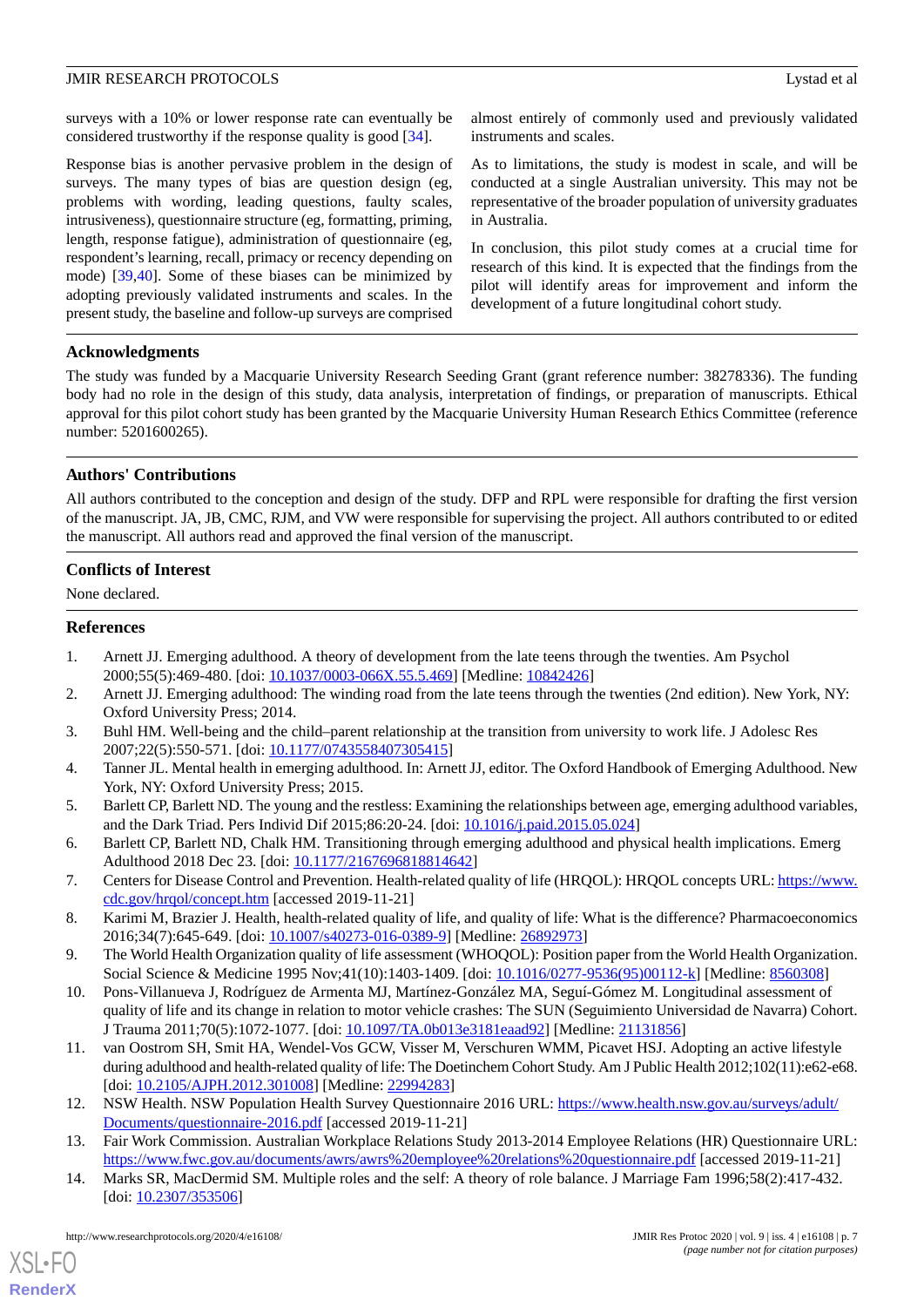- <span id="page-7-0"></span>15. DeCastro R, Griffith KA, Ubel PA, Stewart A, Jagsi R. Mentoring and the career satisfaction of male and female academic medical faculty. Acad Med 2014;89(2):301-311. [doi: [10.1097/ACM.0000000000000109](http://dx.doi.org/10.1097/ACM.0000000000000109)] [Medline: [24362376](http://www.ncbi.nlm.nih.gov/entrez/query.fcgi?cmd=Retrieve&db=PubMed&list_uids=24362376&dopt=Abstract)]
- <span id="page-7-1"></span>16. Ware J, Kosinski M, Keller SD. A 12-item Short-Form Health Survey: Construction of scales and preliminary tests of reliability and validity. Med Care 1996;34(3):220-233. [doi: [10.1097/00005650-199603000-00003\]](http://dx.doi.org/10.1097/00005650-199603000-00003) [Medline: [8628042](http://www.ncbi.nlm.nih.gov/entrez/query.fcgi?cmd=Retrieve&db=PubMed&list_uids=8628042&dopt=Abstract)]
- <span id="page-7-2"></span>17. Buchholz I, Janssen MF, Kohlmann T, Feng Y. A systematic review of studies comparing the measurement properties of the three-level and five-level versions of the EQ-5D. Pharmacoeconomics 2018;36(6):645-661. [doi: [10.1007/s40273-018-0642-5\]](http://dx.doi.org/10.1007/s40273-018-0642-5) [Medline: [29572719](http://www.ncbi.nlm.nih.gov/entrez/query.fcgi?cmd=Retrieve&db=PubMed&list_uids=29572719&dopt=Abstract)]
- <span id="page-7-4"></span><span id="page-7-3"></span>18. EuroQol Group. EuroQol--a new facility for the measurement of health-related quality of life. Health Policy 1990;16(3):199-208. [doi: [10.1016/0168-8510\(90\)90421-9](http://dx.doi.org/10.1016/0168-8510(90)90421-9)] [Medline: [10109801\]](http://www.ncbi.nlm.nih.gov/entrez/query.fcgi?cmd=Retrieve&db=PubMed&list_uids=10109801&dopt=Abstract)
- <span id="page-7-5"></span>19. Spitzer RL, Kroenke K, Williams JBW, Löwe B. A brief measure for assessing generalized anxiety disorder: The GAD-7. Arch Intern Med 2006;166(10):1092-1097. [doi: [10.1001/archinte.166.10.1092](http://dx.doi.org/10.1001/archinte.166.10.1092)] [Medline: [16717171\]](http://www.ncbi.nlm.nih.gov/entrez/query.fcgi?cmd=Retrieve&db=PubMed&list_uids=16717171&dopt=Abstract)
- <span id="page-7-6"></span>20. Peters L, Sunderland M, Andrews G, Rapee RM, Mattick RP. Development of a short form Social Interaction Anxiety (SIAS) and Social Phobia Scale (SPS) using nonparametric item response theory: The SIAS-6 and the SPS-6. Psychol Assess 2012;24(1):66-76. [doi: [10.1037/a0024544\]](http://dx.doi.org/10.1037/a0024544) [Medline: [21744971\]](http://www.ncbi.nlm.nih.gov/entrez/query.fcgi?cmd=Retrieve&db=PubMed&list_uids=21744971&dopt=Abstract)
- <span id="page-7-7"></span>21. Kessler RC, Andrews G, Colpe LJ, Hiripi E, Mroczek DK, Normand SLT, et al. Short screening scales to monitor population prevalences and trends in non-specific psychological distress. Psychol Med 2002;32(6):959-976. [doi: [10.1017/s0033291702006074\]](http://dx.doi.org/10.1017/s0033291702006074) [Medline: [12214795\]](http://www.ncbi.nlm.nih.gov/entrez/query.fcgi?cmd=Retrieve&db=PubMed&list_uids=12214795&dopt=Abstract)
- <span id="page-7-8"></span>22. Andrews G, Slade T. Interpreting scores on the Kessler Psychological Distress Scale (K10). Aust N Z J Public Health 2001;25(6):494-497. [doi: [10.1111/j.1467-842x.2001.tb00310.x\]](http://dx.doi.org/10.1111/j.1467-842x.2001.tb00310.x) [Medline: [11824981](http://www.ncbi.nlm.nih.gov/entrez/query.fcgi?cmd=Retrieve&db=PubMed&list_uids=11824981&dopt=Abstract)]
- <span id="page-7-9"></span>23. Bao Y, Bertoia ML, Lenart EB, Stampfer MJ, Willett WC, Speizer FE, et al. Origin, methods, and evolution of the three Nurses' Health Studies. Am J Public Health 2016;106(9):1573-1581. [doi: [10.2105/AJPH.2016.303338\]](http://dx.doi.org/10.2105/AJPH.2016.303338) [Medline: [27459450\]](http://www.ncbi.nlm.nih.gov/entrez/query.fcgi?cmd=Retrieve&db=PubMed&list_uids=27459450&dopt=Abstract)
- <span id="page-7-11"></span><span id="page-7-10"></span>24. Smith BW, Dalen J, Wiggins K, Tooley E, Christopher P, Bernard J. The brief resilience scale: Assessing the ability to bounce back. Int J Behav Med 2008;15(3):194-200. [doi: [10.1080/10705500802222972\]](http://dx.doi.org/10.1080/10705500802222972) [Medline: [18696313\]](http://www.ncbi.nlm.nih.gov/entrez/query.fcgi?cmd=Retrieve&db=PubMed&list_uids=18696313&dopt=Abstract)
- <span id="page-7-12"></span>25. Zimet GD, Dahlem NW, Zimet SG, Farley GK. The Multidimensional Scale of Perceived Social Support. J Pers Assess 1988;52(1):30-41. [doi: [10.1207/s15327752jpa5201\\_2\]](http://dx.doi.org/10.1207/s15327752jpa5201_2)
- <span id="page-7-13"></span>26. Holmes TH, Rahe RH. The Social Readjustment Rating Scale. J Psychosom Res 1967;11(2):213-218. [doi: [10.1016/0022-3999\(67\)90010-4](http://dx.doi.org/10.1016/0022-3999(67)90010-4)] [Medline: [6059863\]](http://www.ncbi.nlm.nih.gov/entrez/query.fcgi?cmd=Retrieve&db=PubMed&list_uids=6059863&dopt=Abstract)
- <span id="page-7-14"></span>27. Sensis. Sensis Social Media Report 2017 URL: [https://irp-cdn.multiscreensite.com/535ef142/files/uploaded/](https://irp-cdn.multiscreensite.com/535ef142/files/uploaded/Sensis-Social-Media-Report-2017.pdf) [Sensis-Social-Media-Report-2017.pdf](https://irp-cdn.multiscreensite.com/535ef142/files/uploaded/Sensis-Social-Media-Report-2017.pdf) [accessed 2019-11-21]
- 28. National Health and Medical Research Council. National Statement on Ethical Conduct in Research Involving Humans 2007 (Updated 2018) URL: <https://tinyurl.com/y679fhc3> [accessed 2019-11-21]
- <span id="page-7-15"></span>29. Lee JJ. International students' experiences and attitudes at a US host institution: Self-reports and future recommendations. J Res Int Educ 2010;9(1):66-84. [doi: [10.1177/1475240909356382](http://dx.doi.org/10.1177/1475240909356382)]
- <span id="page-7-16"></span>30. Sax L, Gilmartin S, Bryant A. Assessing response rates and nonresponse bias in web and paper surveys. Res High Educ 2003;44(4):409-432. [doi: [10.1023/A:1024232915870\]](http://dx.doi.org/10.1023/A:1024232915870)
- <span id="page-7-17"></span>31. Lauber C, Ajdacic-Gross V, Fritschi N, Stulz N, Rössler W. Mental health literacy in an educational elite -- An online survey among university students. BMC Public Health 2005;5:44. [doi: [10.1186/1471-2458-5-44](http://dx.doi.org/10.1186/1471-2458-5-44)] [Medline: [15882465\]](http://www.ncbi.nlm.nih.gov/entrez/query.fcgi?cmd=Retrieve&db=PubMed&list_uids=15882465&dopt=Abstract)
- <span id="page-7-18"></span>32. Van Mol C. Improving web survey efficiency: The impact of an extra reminder and reminder content on web survey response. Int J Soc Res Methodol 2016;20(4):317-327. [doi: [10.1080/13645579.2016.1185255](http://dx.doi.org/10.1080/13645579.2016.1185255)]
- <span id="page-7-19"></span>33. Fan W, Yan Z. Factors affecting response rates of the web survey: A systematic review. Comput Human Behav 2010;26(2):132-139. [doi: [10.1016/j.chb.2009.10.015\]](http://dx.doi.org/10.1016/j.chb.2009.10.015)
- <span id="page-7-20"></span>34. Nair CS, Adams P, Mertova P. Student engagement: The key to improving survey response rates. Qual High Educ 2008;14(3):225-232. [doi: [10.1080/13538320802507505\]](http://dx.doi.org/10.1080/13538320802507505)
- <span id="page-7-21"></span>35. Laguilles JS, Williams EA, Saunders DB. Can lottery incentives boost web survey response rates? Findings from four experiments. Res High Educ 2010;52(5):537-553. [doi: [10.1007/s11162-010-9203-2](http://dx.doi.org/10.1007/s11162-010-9203-2)]
- <span id="page-7-23"></span><span id="page-7-22"></span>36. Saleh A, Bista K. Examining factors impacting online survey response rates in educational research: Perceptions of graduate students. J Multidiscip Eval 2017;13(29):63-74 [\[FREE Full text\]](http://journals.sfu.ca/jmde/index.php/jmde_1/article/view/487)
- 37. Bethlehem J. Selection bias in web surveys. Int Stat Rev 2010;78(2):161-188. [doi: [10.1111/j.1751-5823.2010.00112.x\]](http://dx.doi.org/10.1111/j.1751-5823.2010.00112.x)
- 38. Greenacre ZA. The importance of selection bias in internet surveys. Open J Stat 2016;6(3):397-404. [doi: [10.4236/ojs.2016.63035\]](http://dx.doi.org/10.4236/ojs.2016.63035)
- 39. Choi BC, Pak AW. A catalog of biases in questionnaires. Prev Chronic Dis 2005;2(1):A13. [Medline: [15670466\]](http://www.ncbi.nlm.nih.gov/entrez/query.fcgi?cmd=Retrieve&db=PubMed&list_uids=15670466&dopt=Abstract)
- 40. Podsakoff PM, MacKenzie SB, Lee J, Podsakoff NP. Common method biases in behavioral research: A critical review of the literature and recommended remedies. J Appl Psychol 2003;88(5):879-903. [doi: [10.1037/0021-9010.88.5.879\]](http://dx.doi.org/10.1037/0021-9010.88.5.879) [Medline: [14516251](http://www.ncbi.nlm.nih.gov/entrez/query.fcgi?cmd=Retrieve&db=PubMed&list_uids=14516251&dopt=Abstract)]

# **Abbreviations**

[XSL](http://www.w3.org/Style/XSL)•FO **[RenderX](http://www.renderx.com/)**

**ACTRN:** Australian New Zealand Clinical Trials Registry **BRS:** Brief Resilience Scale